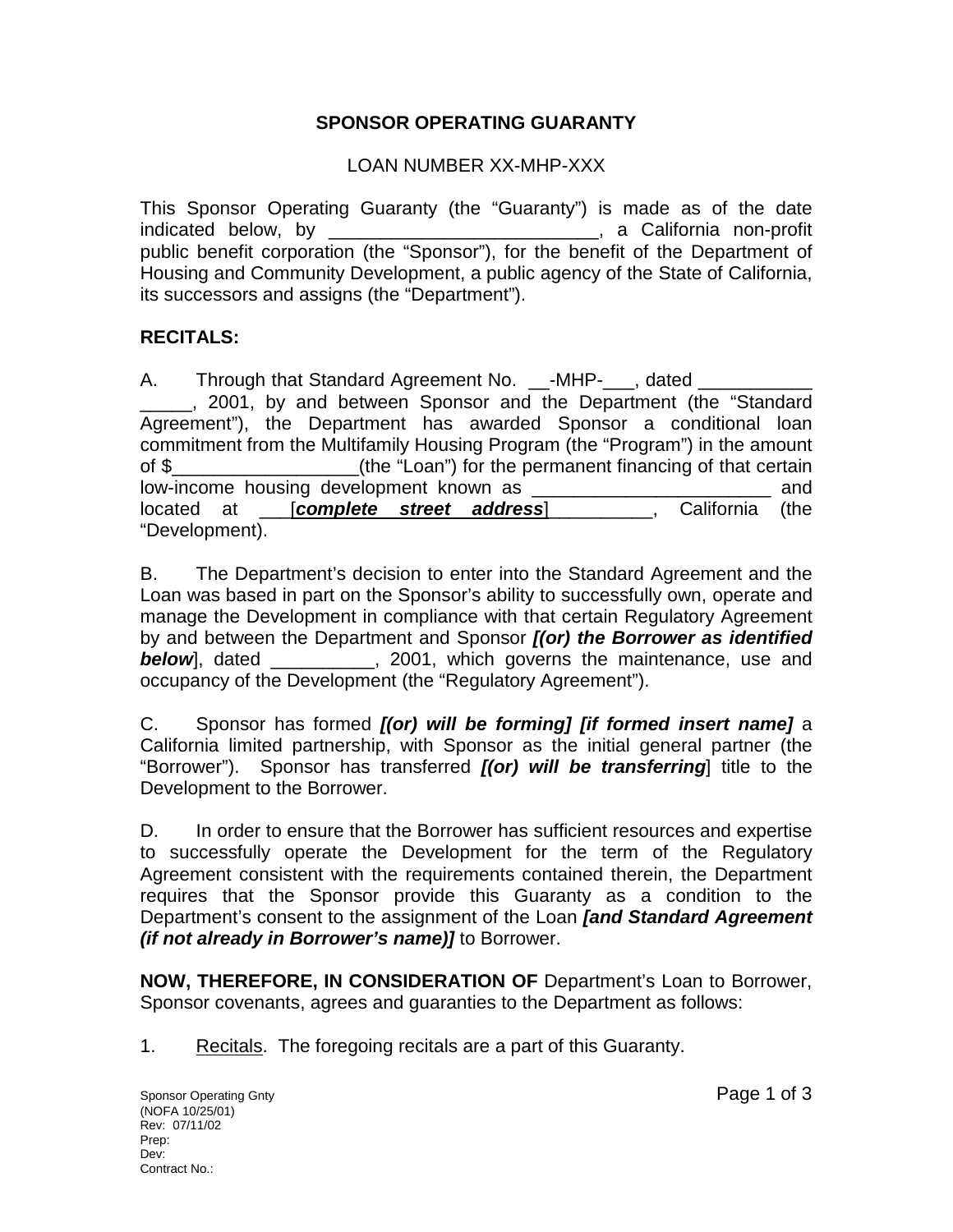2. Sponsor Operating Guaranty. In order to assure that the Borrower has the skill, knowledge and experience necessary for the Borrower to own, operate and manage the Development pursuant to the terms of the Regulatory Agreement, Sponsor guaranties to the Department that during any period that an affiliate of Sponsor serves as the general partner of the Borrower (the "General Partner") and Borrower is obligated under the terms of the Regulatory Agreement:

party with sufficient ability to own, operate and manage the Development.<br>Sponsor shall not cause or permit General Partner to modify, amend, limit or Sponsor shall not cause or permit General Partner to modify, amend, limit or a. Sponsor shall provide general oversight of the General Partner's operation and management of the Development, and hereby guaranties to the Department that the General Partner shall cause Borrower to perform its duties under the Regulatory Agreement with the skill, knowledge and experience of a terminate its status as affiliate of Sponsor without the prior written approval of the Department.

b. Upon any notice to Sponsor by either the Department or the General Partner that the Borrower does not have sufficient staff or equipment to perform its duties under the Regulatory Agreement, including, but not limited to, its obligation to perform under the Management Plan described in paragraph 13.b of the Regulatory Agreement (the "Management Plan"), Sponsor shall provide sufficient staff or equipment, as needed, to the General Partner to enable the Borrower to perform such duties. Such staff or equipment shall be provided at either no cost to the General Partner or at a cost approved in writing by the Department as being payable from the Borrower's distribution to the General Partner.

c. Sponsor shall exercise its rights of control of the management of the General Partner so as to assure that the General Partner is able to cause the Borrower to perform its duties under the Regulatory Agreement, including, but not limited to, its obligation to perform under the Management Plan.

d. Neither Borrower, General Partner, nor Sponsor shall be relieved of any of their responsibilities under the Regulatory Agreement or under the Management Plan by the Department's approval of an agreement between Borrower and a management agent for the Development.

e. Sponsor agrees that any breach, violation or default of Borrower under the Regulatory Agreement shall constitute breach, violation or default of Sponsor under this Guaranty, and such breach shall give rise to the remedies available to the Department against the Sponsor hereunder.